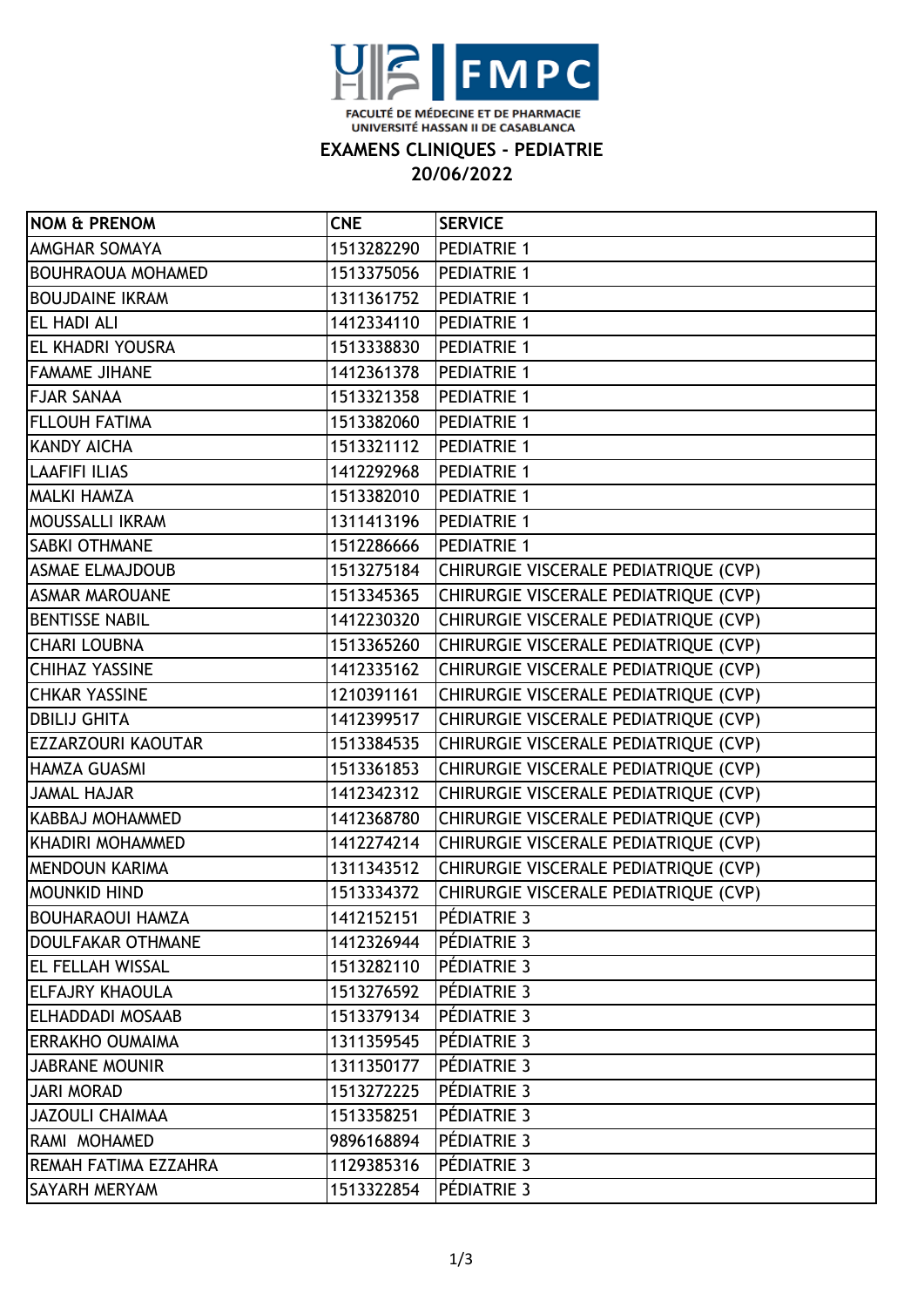

### **EXAMENS CLINIQUES - PEDIATRIE**

# **20/06/2022**

| <b>NOM &amp; PRENOM</b>    | <b>CNE</b> | <b>SERVICE</b>                             |
|----------------------------|------------|--------------------------------------------|
| SOKAINA ELKODSI            | 1311231835 | PÉDIATRIE 3                                |
| <b>ZOUHAOUI ASMAE</b>      | 1412342317 | PÉDIATRIE 3                                |
| AMAL ALAMI RAHMOUNI        | 1412352199 | PÉDIATRIE 5                                |
| <b>AMMAD ELMEHDI</b>       | 1513380040 | PÉDIATRIE 5                                |
| <b>ANAS SIWANE</b>         | 1513380064 | PÉDIATRIE 5                                |
| <b>CHARFIAT MHOUDINI</b>   | 1212000028 | PÉDIATRIE 5                                |
| <b>EL HADDAOUI YASSINE</b> | 1513351891 | PÉDIATRIE 5                                |
| <b>EL HASSAR SOUFIANE</b>  | 1412346678 | PÉDIATRIE 5                                |
| <b>FAICAL SOUHAILA</b>     | 1513333955 | PÉDIATRIE 5                                |
| <b>ILYAS ELKAOUAKIBI</b>   | 1513276605 | PÉDIATRIE 5                                |
| <b>IMANE TOUCHANI</b>      | 1513283442 | PÉDIATRIE 5                                |
| <b>KRARDI MERIEM</b>       | 1513382809 | PÉDIATRIE 5                                |
| <b>LHAJOUI KARIM</b>       | 1412385859 | PÉDIATRIE 5                                |
| MOUMADAH MARWAN            | 1513321775 | PÉDIATRIE 5                                |
| <b>MOUNSIF NISRINE</b>     | 1513365504 | PÉDIATRIE 5                                |
| <b>ZINEB KHARBOUCH</b>     | 1513338718 | PÉDIATRIE 5                                |
| <b>LOUKRATI MOUAD</b>      | 1412352826 | ORTHOPEDIE TRAUMATOLOGIE PEDIATRIQUE (OTP) |
| <b>AIAL CHAIMAA</b>        | 1513282386 | ORTHOPEDIE TRAUMATOLOGIE PEDIATRIQUE (OTP) |
| <b>BARGACH KACEM</b>       | 1513317722 | ORTHOPEDIE TRAUMATOLOGIE PEDIATRIQUE (OTP) |
| <b>BOUABID OUSSAMA</b>     | 1513344006 | ORTHOPEDIE TRAUMATOLOGIE PEDIATRIQUE (OTP) |
| <b>CHERQAOUI ATEF</b>      | 1412284070 | ORTHOPEDIE TRAUMATOLOGIE PEDIATRIQUE (OTP) |
| <b>EL GHOR IKRAM</b>       | 1513334073 | ORTHOPEDIE TRAUMATOLOGIE PEDIATRIQUE (OTP) |
| <b>EL HOUARI SAAD</b>      | 1513231504 | ORTHOPEDIE TRAUMATOLOGIE PEDIATRIQUE (OTP) |
| <b>KAAB HIND</b>           | 1210385650 | ORTHOPEDIE TRAUMATOLOGIE PEDIATRIQUE (OTP) |
| LASRY OUSSAMA              | 1412398107 | ORTHOPEDIE TRAUMATOLOGIE PEDIATRIQUE (OTP) |
| <b>NOURI CHARIFA</b>       | 1028286121 | ORTHOPEDIE TRAUMATOLOGIE PEDIATRIQUE (OTP) |
| <b>OUMAIMA HASSABI</b>     | 1412334472 | ORTHOPEDIE TRAUMATOLOGIE PEDIATRIQUE (OTP) |
| SALAHEDDINE LAÂBOU         | 1412380132 | ORTHOPEDIE TRAUMATOLOGIE PEDIATRIQUE (OTP) |
| <b>TAREK SALMA</b>         | 1520151108 | ORTHOPEDIE TRAUMATOLOGIE PEDIATRIQUE (OTP) |
| <b>ZIDI KHAOULA</b>        | 1513374237 | ORTHOPEDIE TRAUMATOLOGIE PEDIATRIQUE (OTP) |
| <b>ACHRAF CHAHID</b>       | 1513332738 | PÉDIATRIE 2                                |
| <b>BELAMINE ZAINA</b>      | 1513323423 | PÉDIATRIE 2                                |
| <b>CHIHEB OUMAIMA</b>      | 1412397390 | PÉDIATRIE 2                                |
| <b>DAHR ESSIF CHAIMAE</b>  | 1513351947 | PÉDIATRIE 2                                |
| <b>EL HASSISS OUSSAMA</b>  | 1513338549 | PÉDIATRIE 2                                |
| <b>ER-RIFAIY YASSINE</b>   | 1513357761 | PÉDIATRIE 2                                |
| <b>FATINE KHADIJA</b>      | 1513324123 | PÉDIATRIE 2                                |
| KHALIL BOUTAYNA            | 1513324016 | PÉDIATRIE 2                                |
| <b>LAMIAA MARZAK</b>       | 1210324033 | PÉDIATRIE 2                                |